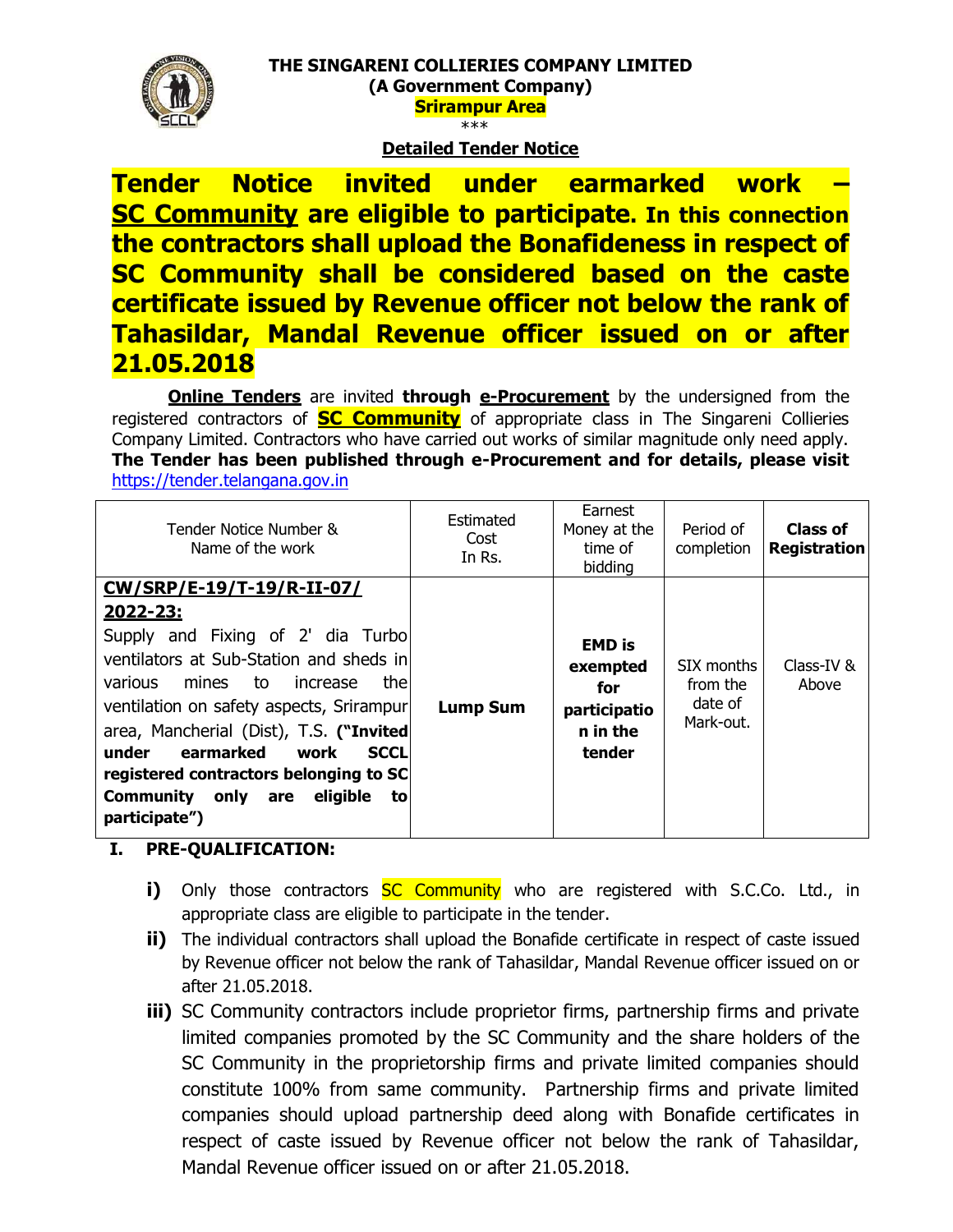# **II. E.M.D:**

i) The EMD shall be Rs.12,325.00. For this work EMD is exempted for participation in the tender & for concluding the agreement by successful contractor. However, the EMD amount shall be recovered from the running bills after expenditure of 25% of the concerned work.

# **III TENDERING PROCEDURE:**

- 1. The bidder shall scan and upload the following documents while participating in the tender.
	- a) Contractor registration certificate issued by SCCL valid as on the date of opening of bids.
	- b) The successful tenderer shall submit copy of **GST registration certificate/PAN card** at the time of concluding the agreement.
	- c) **The contractors shall upload the Bonafideness in respect of SC Community shall be considered based on the caste certificate issued by Revenue officer not below the rank of Tahasildar, Mandal Revenue officer issued on or after 21.05.2018**.
- 2. The Price Bid contains of approximate quantities and up loaded on e-procurement to enable the bidder to quote their rates excluding GST for the items mentioned in BOQ.
- 3. The price bids of the bidders who have submitted the above documents will be opened on the specified date. In case of extension of the date of opening of bids, suitable corrigendum will be published in the e-procurement platform.

# 4. **Dates for submission / opening of bids:**

(a) Tender documents can be down loaded from 08.00 P.M. on **20-06-2022.**

- (b) Last date for Submission of Bids is **05-07-2022 up to 4.30 P.M.**
- (c) The **Price Bids** will be opened **at 5.00 P.M. on 05-07-2022**, at the Office of **General Manager/SRP.**
- 5. The Tenderer has to keep his tender valid for **120 days** from the date of opening of price bids.

# **IV. OTHER INFORMATION TO THE BIDDER:**

# 1. **Submission of hard copies of the documents & original E.M.D. instruments:**

The Department will notify the successful bidder for submission of hard copies of registration certificate and **Bonafide certificate** in respect of SC community uploaded at the time of bidding.

Further, the EMD of 2½% so recovered from the running bills towards performance of contract is to be kept valid for a period as given below (i.e., period of completion plus Defect Liability Period Plus 3 months) as stated in pre paras.

| S.No | Tender No                        | EMD validity period |  |
|------|----------------------------------|---------------------|--|
|      | CW/SRP/E-19/T-19/R-II-07/2022-23 | 33 Months           |  |